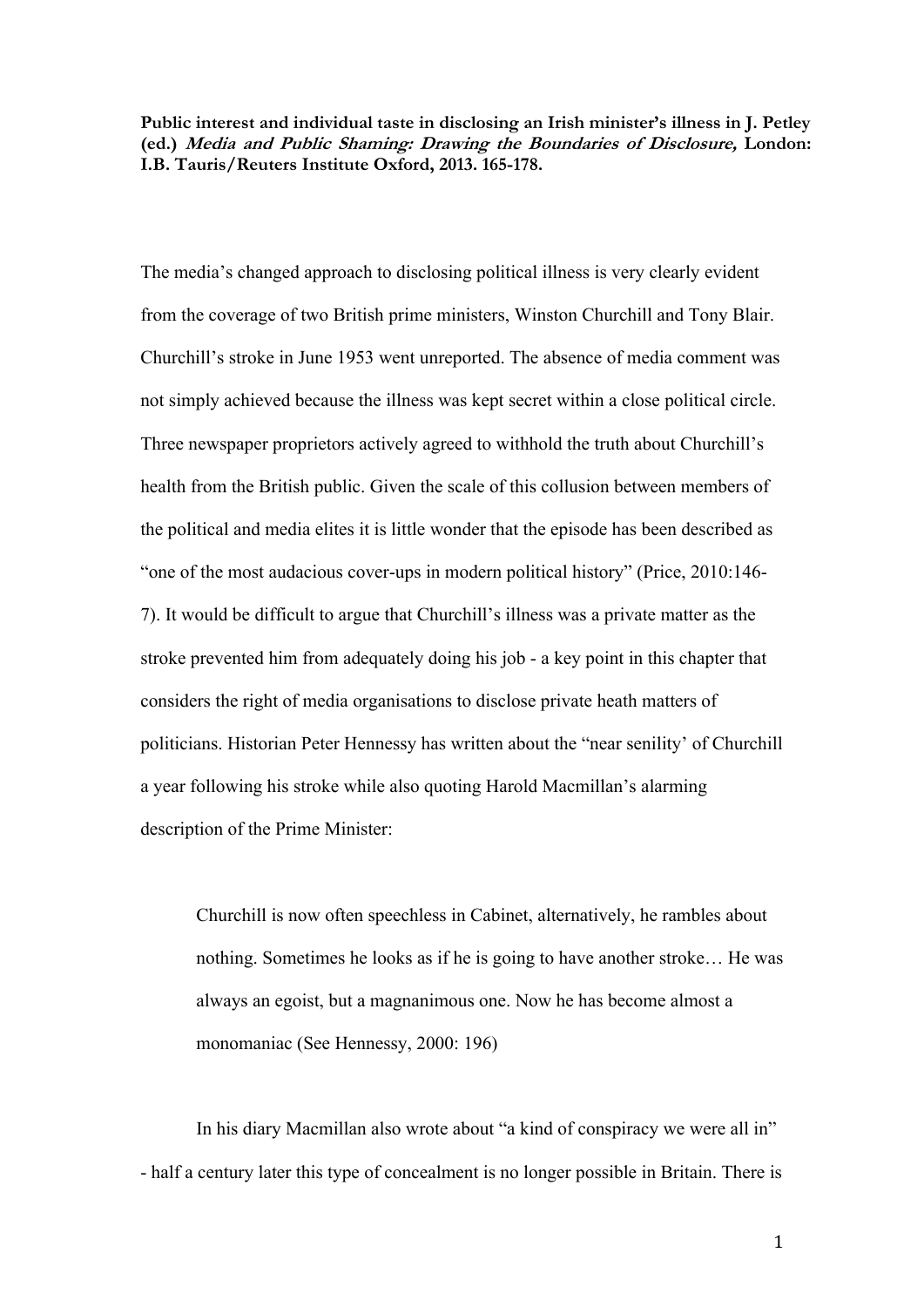now an acceptance that medical information about senior politicians should not be withheld from the public - in part due to greater openness with the public and in part due to the advance of communications methods which makes keeping secrets much more difficulty. In the latter regard, when Tony Blair took ill in 2003 there was widespread coverage that the Prime Minister had suffered a "heart scare" (Wintour and Boseley, 2003).

There has been longer acceptance in the United States about the public's right to know about the health of their elected representatives. Revelations about the level of concealment about the medical condition of President Woodrow Wilson, who suffered a stroke in 1919, was an influencing factor. The extent and seriousness of Wilson's health problems was withheld not just from the American public but also members of his cabinet. Indeed, documents released in December 2006 led one authority to conclude: "This is the worst instance of presidential disability we've ever had. We stumbled along . . . without a fully functioning president" [for a year and a half] (Milton Cooper, 2007). Three decades after Wilson's illness was withheld news that Dwight Eisenhower had suffered a heart attack was widely reported in September 1955 (See Historic Films Archive). It should be noted, however, that White House staff still sought to manage information about the president's condition so as to miminise political damage to his position (See Lasby, 1997).

Disclosure in the United States extends beyond elected representatives to incorporate the principle that the public has a right to know about the health of a candidate seeking political office. Many well-known figures have been questioned in public about their medical history. Examples in recent times include Senator John McCain in his White House bid in 2008. If he had been successful, McCain would have been the oldest first-term president in American history. In May 2008 *Time*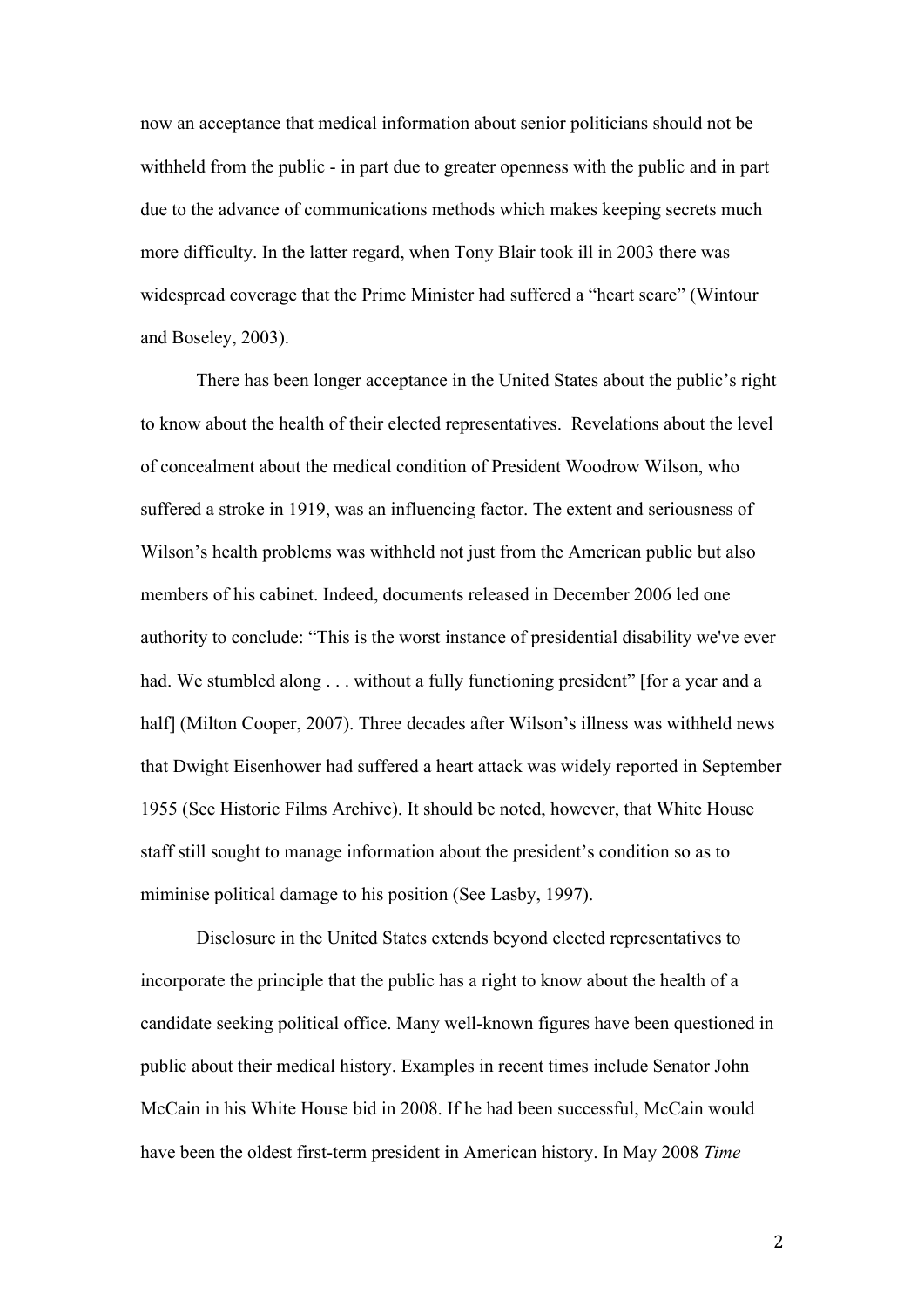magazine published an article under the headline, 'How healthy is John McCain?' which detailed the Republican candidate's recent medical history including specifics about surgery for skin cancer. Readers were informed that, "the [McCain] campaign says it expects to offer enough documents and medical opinions to lay to rest any concerns about the candidate's condition" (*Time*, 2008). Others to have faced similar levels of scrutiny include Dick Cheney as vice-president to George W. Bush and Rudy Giuliani when he was mayor of New York.

Medical information that reaches the public domain can obviously be damaging for the individual concerned, as was the case for Thomas Eagleton in the 1972 presidential contest. The career of the Democratic vice-presidential candidate ended with release of information that he had undergone electroshock therapy. In American politics, however, not only is a candidate's health an issue in determining their electability but once in office holders of political positions are now obliged to accept that their medical records are a matter of public information. In this regard, the results of the "first routine periodic physical examination" of US President Barack Obama was published on the White House website in February 2010 (White House, 2010). A subsequent report from his physician - which included specific detail on Obama's cholesterol and blood pressure - declared him 'fit for duty and predicted he would remain so for the remainder of his presidency (Daily Beast, 2011)

Controversy over the issue of a placing a politician's medical history in the public domain balanced alongside their health privacy has not just been a British or American dilemma. For example, the suppression of information concerning the well being of Francois Mitterrand when he was president of France ultimately made its way to the European Court of Human Rights. The Court concluded that it is the duty of the media to report on the health of political figures in certain circumstances (Plon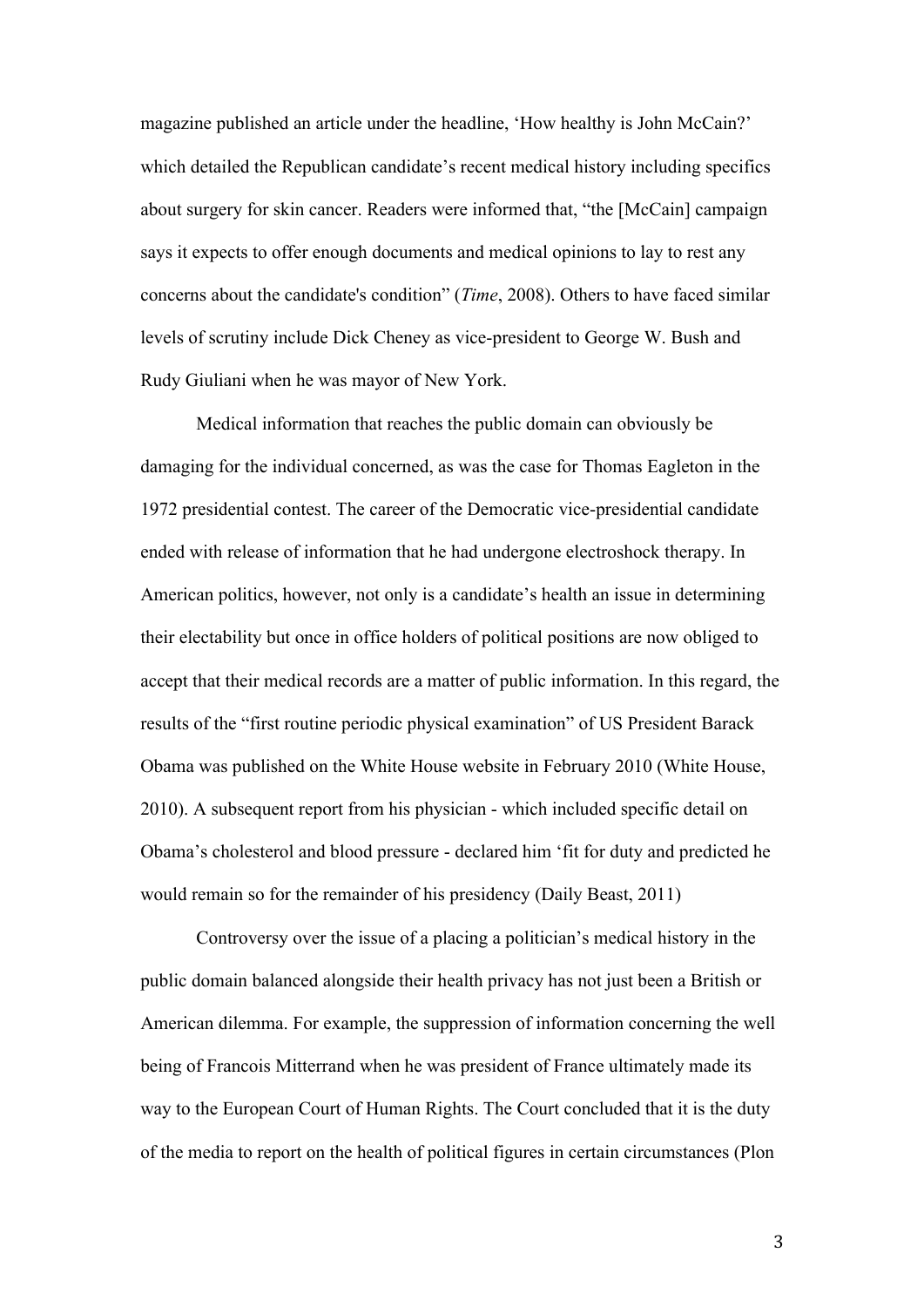(Societe) v France EHRR 2004). Similar debates have featured in several countries in more recent times including in Canada (Smith, 2011), Botswana (Keorapetse, 2011) and India (Jagannathan, 2011).

There was considerable debate in India in August 2011 when the Congress party confirmed that Sonia Gandhi had been diagnosed with a medical condition requiring surgery abroad. The lack of information about the nature of Gandhi's medical diagnosis led one commentator to ask a question that has universal application: "How can the nation's most powerful political leader, virtual chief executive of the ruling party, not let us know that there was something for us to be concerned about?" (Jagannathan, 2011). Providing an answer to such a question in the United States or in the United Kingdom - to go by recent cases mentioned previously - would seem fairly straightforward. The public right to know overrides the individual politician's personal privacy. A more nuanced debate, however, arose in Canada in the case of NDP leader Jack Layton who while ill sought election as Prime Minister in May 2011. While revealing that he had been treated for cancer Layton refused to discuss the nature of his illness, and as one Canadian newspaper noted in August 2012: "A year after his death Canadians are still in the dark about what actually killed Jack Layton, who mere weeks before dying had asked voters to let him lead Canada" (Branswell, 2012).

Cultural differences alongside specific media systems and political contexts obviously influence attitudes towards public disclosure of a political leader's health matters. The availability of the internet has made concealment more difficult even for repressive regimes. For example, in late July 2012 it was revealed that the Ethiopian leader Meles Zenawi was taking 'sick leave' to deal with an unspecified illness. The official line from the Ethiopian government was that Zenawi was recovering and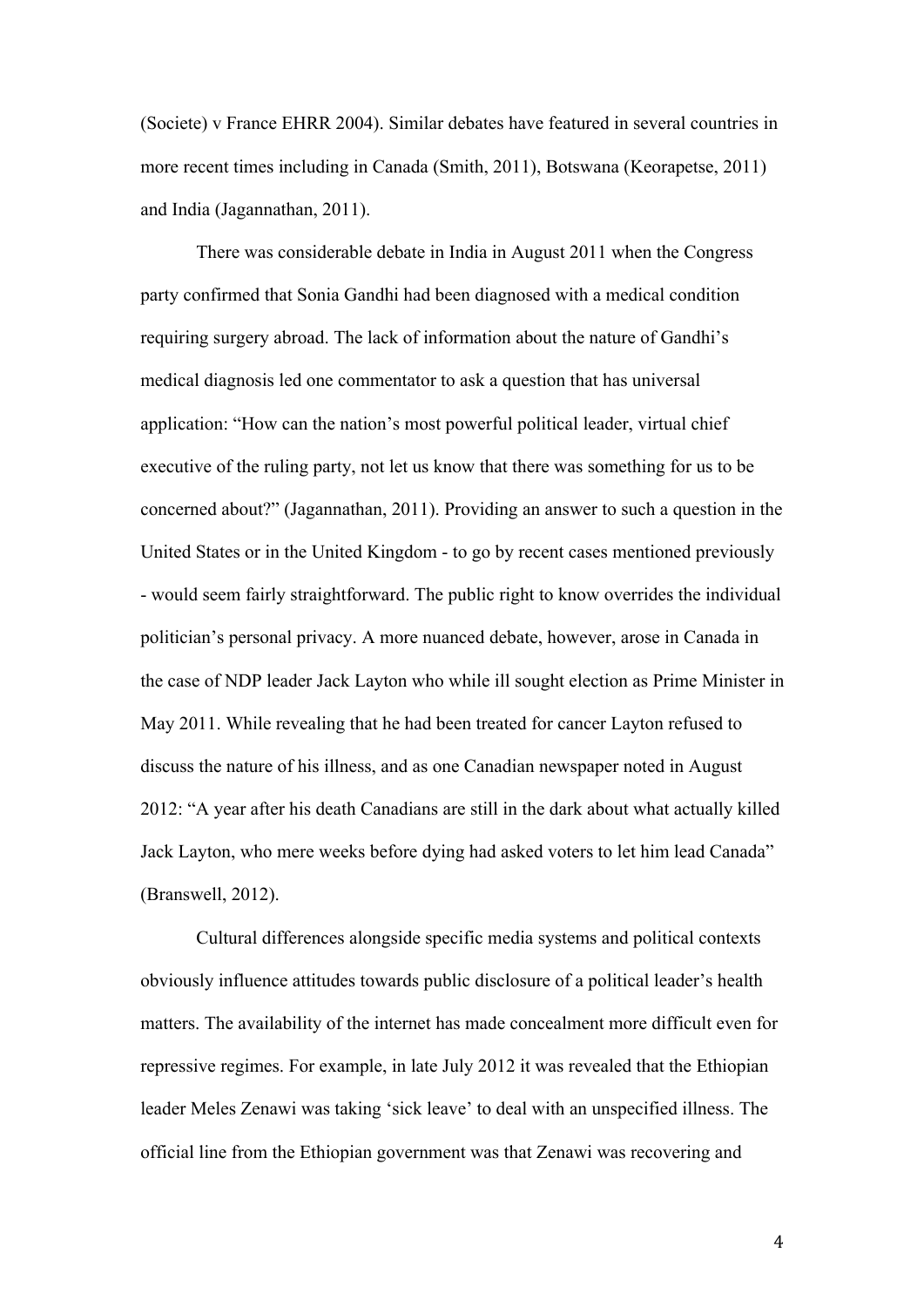would be returning to work in a short space of time but rumours quickly spread on dissident websites that Zenawi had cancer (Gettleman, 2012). Zenawi died in a Belgium hospital some weeks later.

These different national experiences raise the issue of why and when health matters are considered matters for public disclosure. Many news organisations subscribe to the view that private lives should remain private unless public trust is broken when certain standards of behaviour are not met (integrity) or when private actions conflict with public positions (hypocrisy) (Sanders, 2008, 86). More often than not controversy emerges over exposure of marital infidelities but in the area of health there remains a contested dividing line between the public's right to know and a politician's right to privacy.

Providing answers is not straightforward - and raises editorial and ethical challenges for news journalists. Developing "a coherent expectation as to what represents appropriate ethical journalistic performance" (Starck, 2001: 145) involves ethical considerations beyond legislation and regulatory codes. The difficulty for journalists and news organizations is that wider public consideration of these issues is generally framed against discussion of privacy laws and restrictions on reportage. But unlike in the case of other public figures - celebrities, for examples - politicians with their ability to make decisions over people's lives are in a different space. It is hard not to argue that voters should be aware of the medical condition of candidates who seek to run their country, or to be reassured that an elected office holder is healthy enough to undertake the duties of office.

The following sections in this chapter offer a specific case study that addresses many of the questions concerning the news media, politicians and medical information. It does so by examining in detail the experience in Ireland in late 2009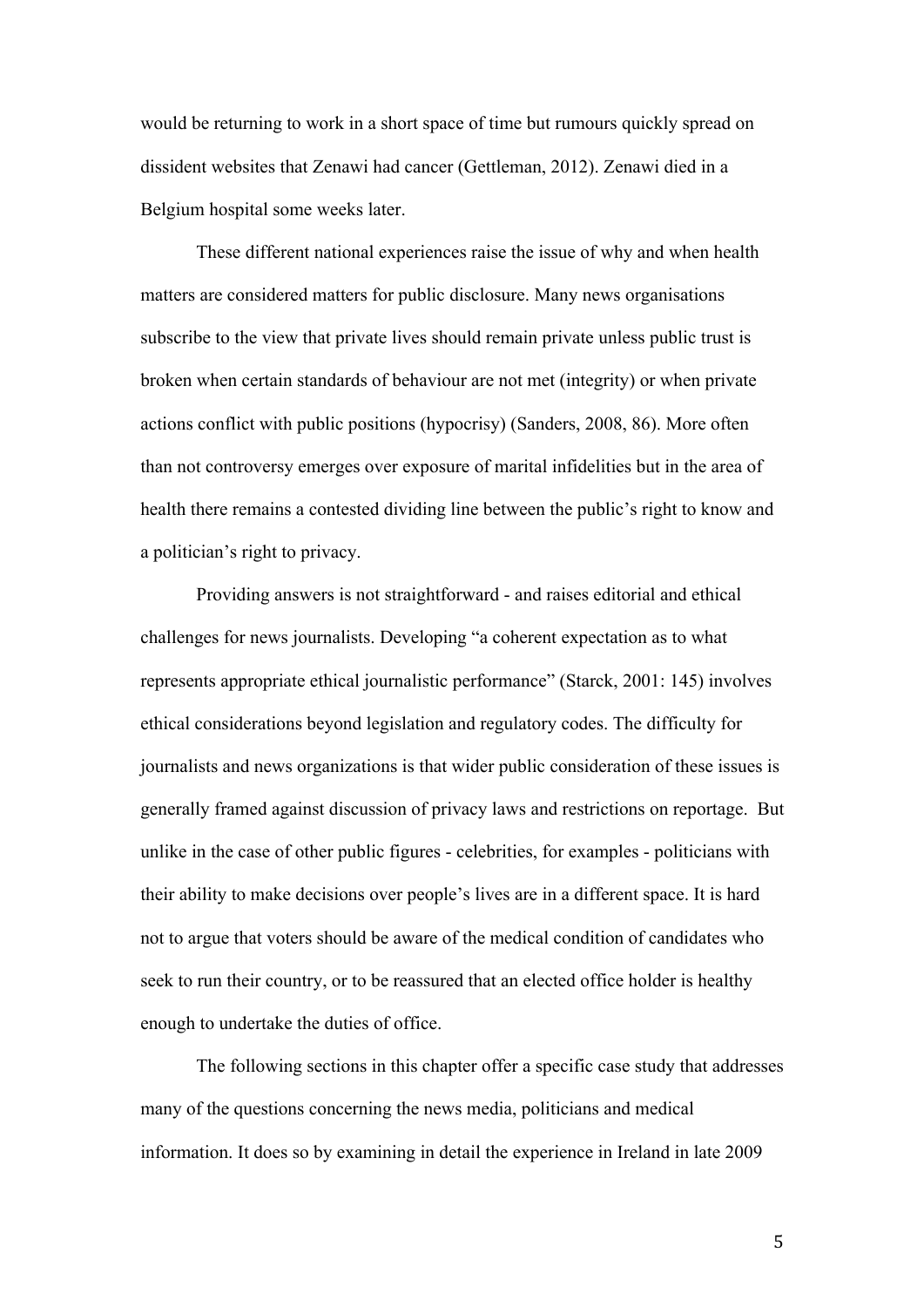when the broadcast of information about the health of the country's Finance Minister, Brian Lenihan, became a matter of public debate. In particular, the article examines the television news broadcast at the source of the controversy. Unlike, examples from other countries this Irish case was examined by the regulator authorities.

## **CASE STUDY: TV3 IN IRELAND**

Brian Lenihan, who died on 10 June 2011 from pancreatic cancer at the age of 52, had in the post-2008 period achieved international recognition well beyond that normally received by a public office holder who was neither a head of government nor a head of state. This strong recognition factor was largely on account of Lenihan's role as Ireland's Finance Minister at the time of the dramatic collapse of the Irish economy (See Rafter, 2011). Lenihan was appointed Finance Minister in May 2008 at a time when the economic troubles for Ireland's national fiscal position and banking system were first emerging into the public domain (See Rafter, 2011). Under his stewardship a State-supported scheme for the Irish banking system was introduced which guaranteed the assets and liabilities of the six main financial institutions to the order of  $€440bn$ .

The controversial policy intervention, however, did not stave off ongoing difficulty. By late 2010 the banking and fiscal situation in Ireland was judged to have reached the point where external intervention was necessary and the increasingly beleaguered Irish government agreed a  $\epsilon$ 85bn bailout deal with the International Monetary Fund and the European institutions. Set against this background it was not unsurprising that the incumbent coalition government was swept from power in parliamentary elections in February 2011. Lenihan's Fianna Fail party suffered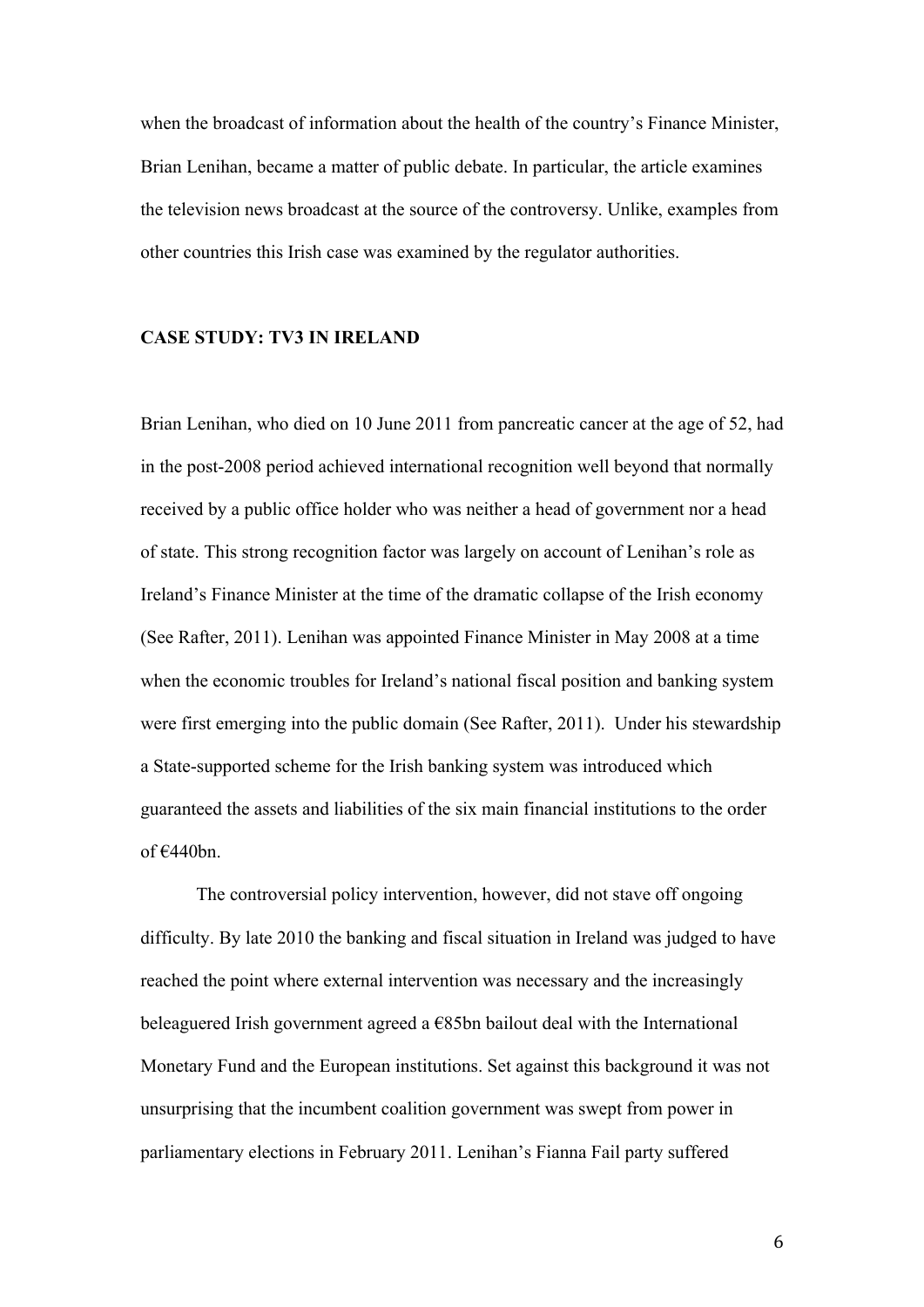dramatic seat loses. The outgoing Finance Minister was returned as his party's sole representative in the Dublin region although it was clearly that he was seriously ill during the campaign. Despite the government's record - and the hardship policies implemented - there remained considerable public sympathy for a popular politician coupled with widespread acknowledgement of the fortitude with which he was battling his illness.

The first public indication that Lenihan had medical issues emerged on 16 December 2009. The Finance Minister was absent from a parliamentary debate on a draconian budget that he had announced the previous week. The limited information released - and published initially online and reported by the broadcast media - was repeated the following day, 17 December 2009, when *The Irish Times* reported that the Minister was undergoing a minor medical procedure which "had been brought forward" - he had been due to go into hospital for "an elective treatment" - although the spokesperson declined to comment on the condition (Anon., 17 December 2009). Other newspaper articles contained greater detail. The *Irish Independent* reported that Lenihan admitted himself to hospital early "after suffering discomfort and missing out on sleep with a suspected hernia problem" but that "government officials and aides stressed… there was no great concern over his medical condition" (Sheehan and Smyth, 2009). In subsequent days it was reported that Lenihan had returned home from hospital (McConnell, 2009).

On 24 December 2009 Andrew Hanlon, head of news at TV3 the national commercial television service in Ireland, learned from a source that Lenihan's illness was far more serious than had previously been acknowledged. It was subsequently reported that rumors had been circulating "in media and political circles" in the days prior to Christmas to the effect that Lenihan was more seriously ill than previously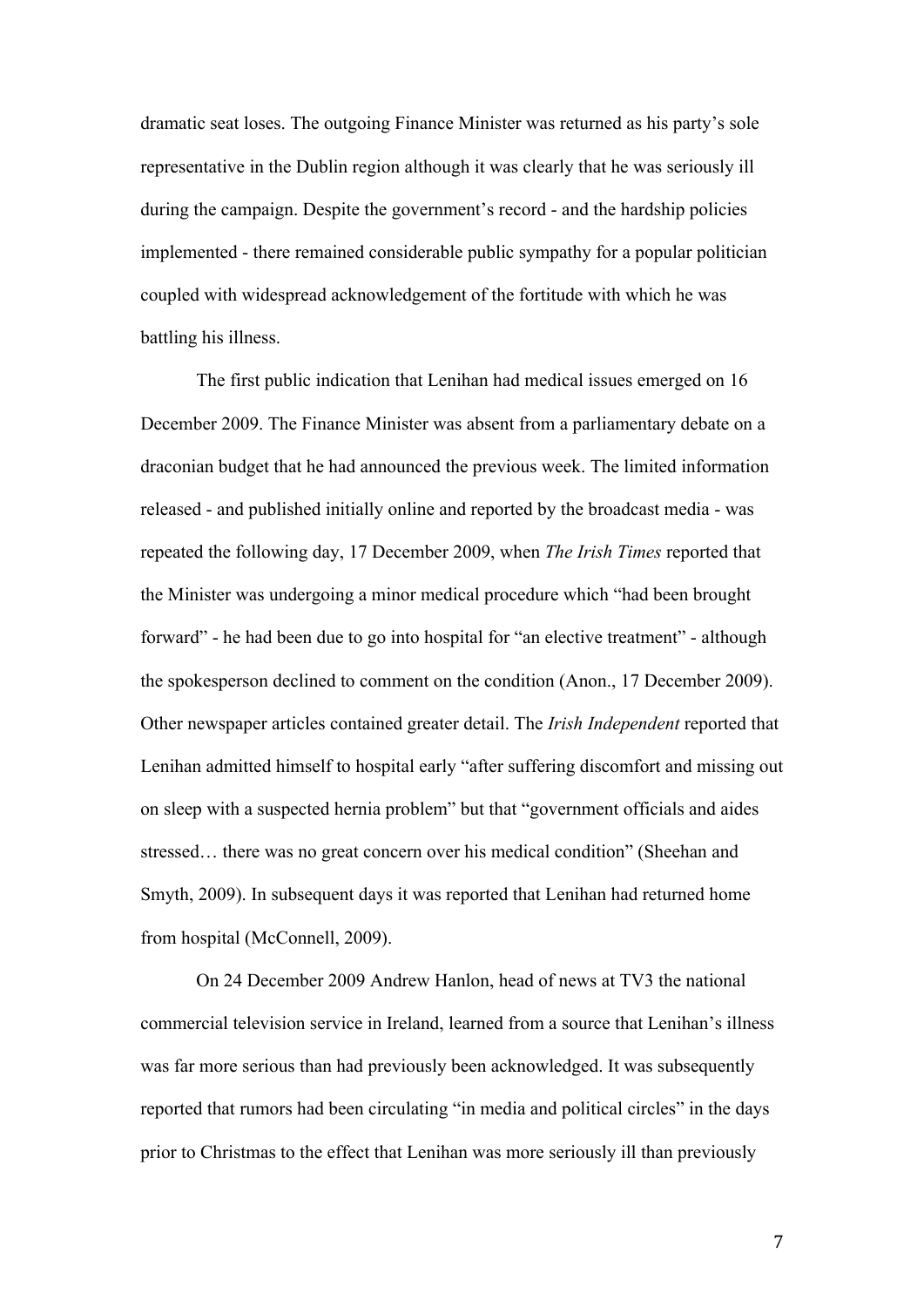reported but that journalists had failed to substantiate these rumours (See Foley, 2009, and McGurk, 2010). Hanlon and his station's political editor Ursula Halligan were able to confirm that the hernia story was incorrect and that, in fact, the Minister had been diagnosed as suffering from pancreatic cancer. Halligan contacted the Department of Finance, which expressed concern at the broadcast of the news on Christmas Eve. In light of this concern, TV3 decided to hold the story until 26 December 2009. Lenihan had already informed some people about his diagnosis including Taoiseach (Prime Minister) Brian Cowen (Bardon, 2009) and businessman Peter Sutherland (Carsweld, 2010). But, as he subsequently explained, he had decided not to tell some members of his immediate family until after Christmas (See De Breadun, 2010).

On 26 December 2009, TV3 told the Department of Finance it was planning to broadcast the story in its  $5.30$ pm news bulletin.<sup>1</sup> The Department indicated its preference that the story was not broadcast but in light of TV3's decision a statement was released to the station. The story led TV3's main evening news at 5.30 on 26 December 2009. The segment dealing with Minister Lenihan's medical condition was 7 minutes and 4 seconds, and was divided into three elements: two lives interviews and a prepared package. The bulletin structure had been agreed by senior editorial staff so that "in each of the packages the tone was serious and within the confines of journalistic objectivity, sympathetic to the issues" (TV3, 2010). The item

The bulletin opened with the programme presenter Colette Fitzpatrick revealing the dramatic news: "TV3 News has learned that the Finance Minister Brian Lenihan has been diagnosed with cancer. Our political editor Ursula Halligan is at

 $1$  In a move which the added to subsequent criticism, TV3 on the afternoon of 24 December 2009 issued a news release advising that its main evening news bulletin would broadcast a "story of national importance."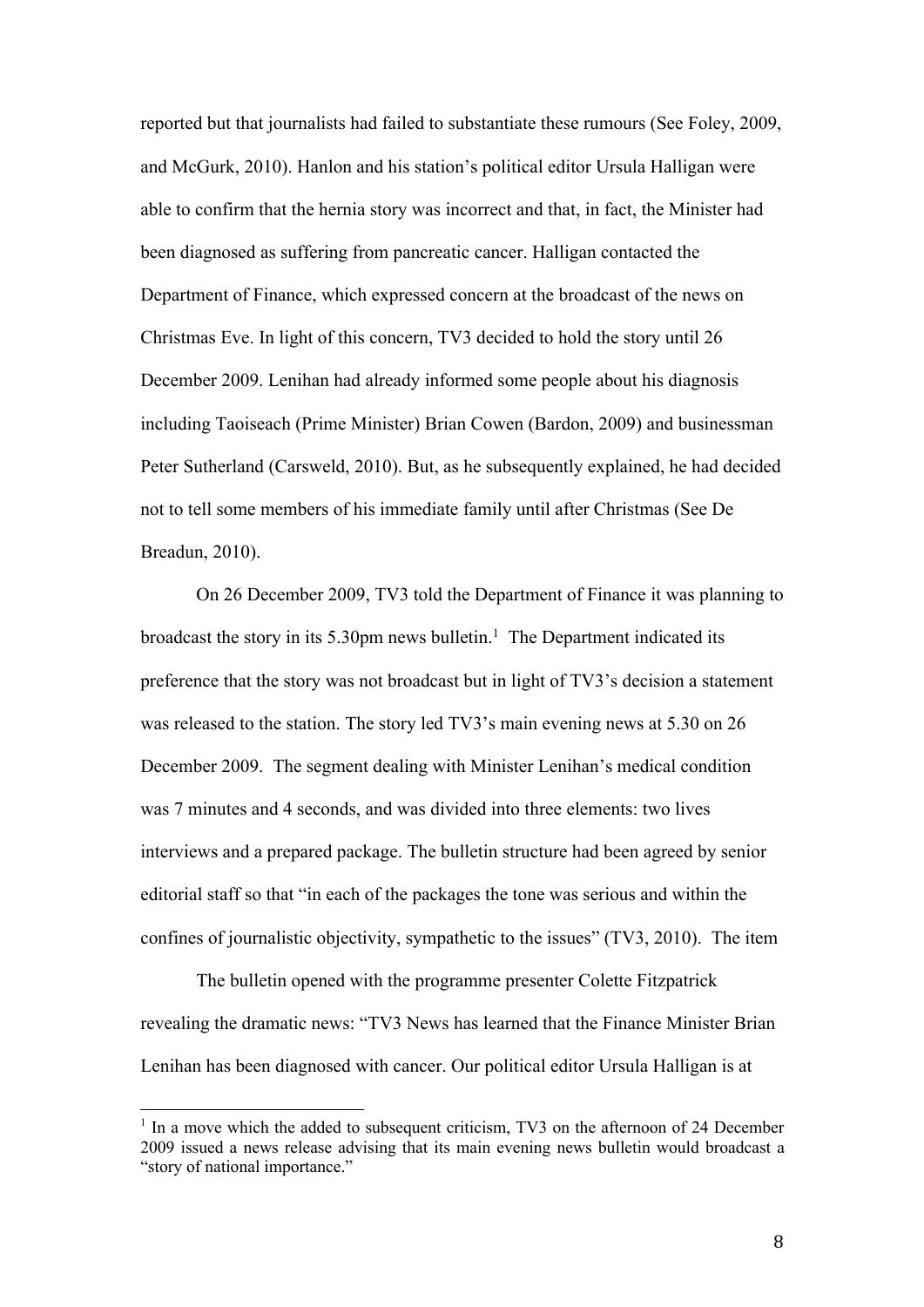Government Buildings this evening. Ursula, how serious is this?" Halligan's initial contribution was to acknowledge the question - "Certainly, Colette, it is very serious" - following which she recalled that Lenihan had been taken to hospital with a suspected hernia prior to Christmas.

We all understood it was a minor procedure. It now turns out the problem is much more serious than a hernia. TV3 understands that initial tests revealed that the minister is suffering from a malignant tumor. The precise location, and severity of which, will be assessed in the next few days as he undergoes more tests.

The interview confirmed the nature of the illness although no additional information was provided about the Minister's condition. Indeed, at no stage during the broadcast did any of the four participants express an opinion on the actual diagnosis. The first interview - between Fitzpatrick and Halligan - avoided speculation about the medical - or political - implications from the news revelation. Halligan observed in response to a questions about possible political consequences that it was "far too early to talk about what this means, where it might go, because of course the Minister continues to undergo further tests."

The interview with Halligan was followed by a second live interview in which the Fitzpatrick spoke with Professor John Crown, a consultant oncologist in Dublin. The decision to interview a medical expert was taken, TV3 later said, in line with its normal practice to provide expert background information on complex issues "to ensure a thorough, objective and impartial report" (TV3, 2010). Crown had been contacted on 24 December 2009 and informed a story was being prepared about a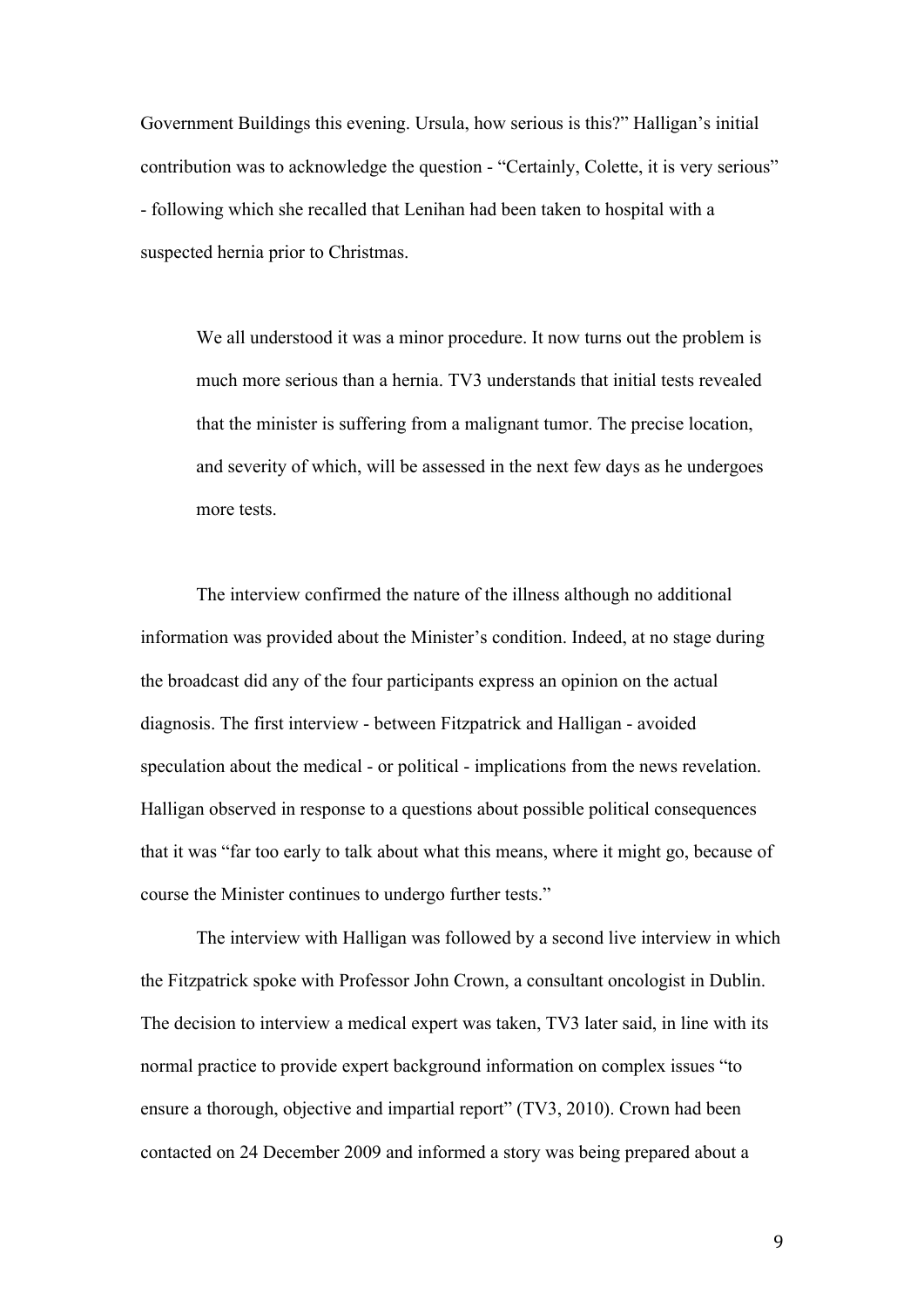politician who had been diagnosed with cancer. He agreed to be interviewed so long as he was not asked to comment on the illness of any individual but was invited to provide general information about the disease. In explaining his approach, Crown noted: "The disclosure that a well-known figure had been diagnosed with cancer can increase public awareness, encouraging people to avoid risk factors to the disease, and highlight the need for greater investment in research and in treatment" (Crown, 2010).

In linking between the Halligan and Crown interviews Fitzpatrick confirmed for the first time the specific cancer illness:

There we'll leave it. [to Halligan] Well, TV3 understands that the minister has been diagnosed with pancreatic cancer. John Crown is a consultant in oncology at St. Vincent's Hospital in Dublin. John, what does a diagnosis of pancreatic cancer mean?

Crown provided general and factual medical information on the disease including the implications of both timely and untimely diagnosis. During his interview Crown did not refer to Minister Lenihan nor did he refer to a prognosis of any specific patient noting that "Most patients are not candidates for surgery; the disease has spread a little bit. And under those circumstances the aims of the treatment are really about more in the area of control, comfort, survival, prolongation, rather than outright cure."

The final element of the coverage was a prepared package on Lenihan's role as Finance Minister, which included archive footage. The decision to include this report was taken to highlight the central role the Finance Minister played in national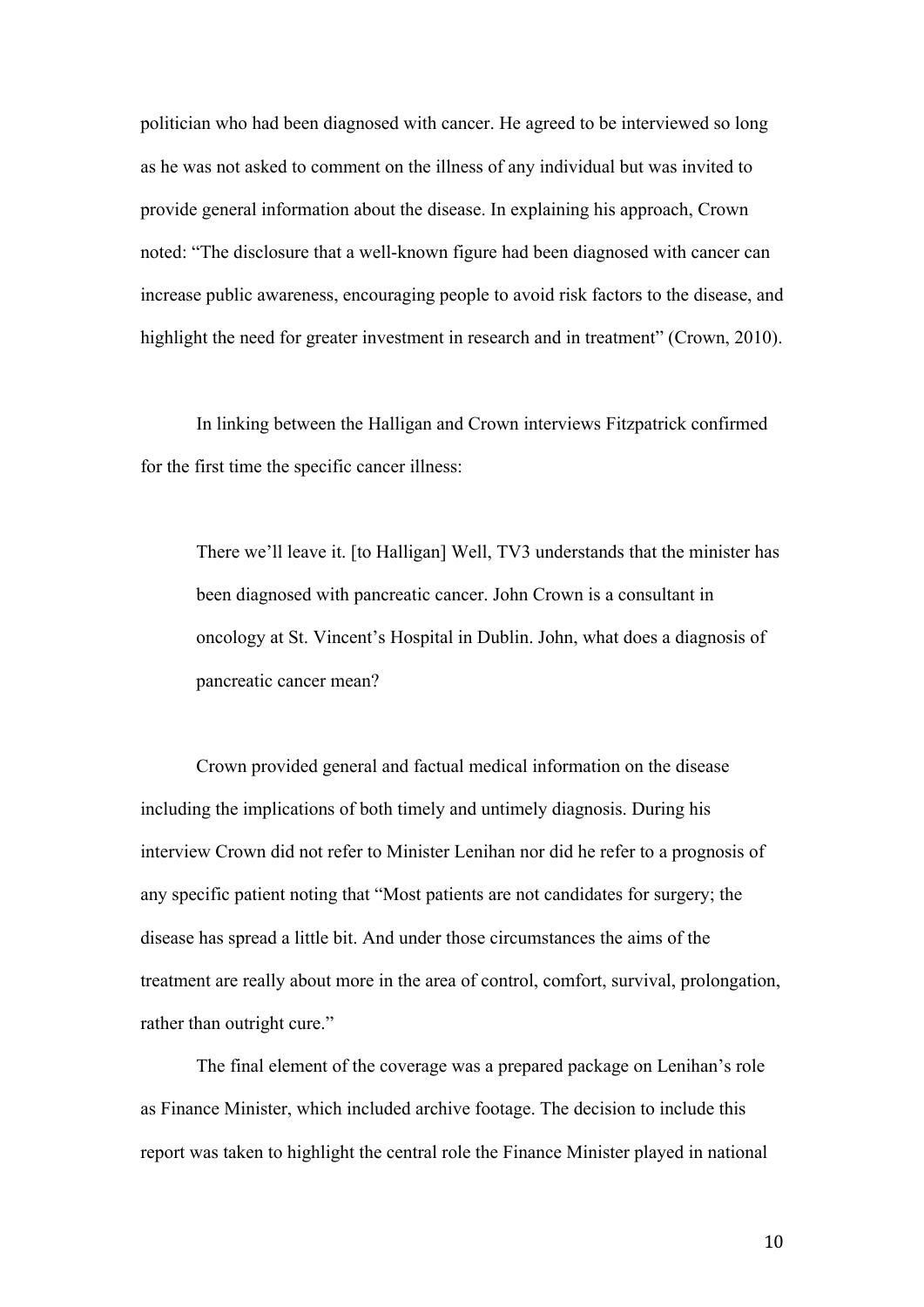life and to reinforce the public interest argument for the broadcast. The package was complimentary of Lenihan's performance and concluded with the text: "Few would disagree with Brian Lenihan's ability to tackle the many economic problems he has encountered over the past 18 months. The hope now is that the new challenge he is facing can also be overcome."

### **REACTION AND FALLOUT**

In the aftermath of the TV3 broadcast on 26 December 2009 Brian Lenihan maintained silence. On 4 January 2010 his department issued a media statement following which he did a radio interview and briefed political journalists. He said that he would not be making a formal complaint to the broadcasting regulator. "It's an issue on which journalists and media organizations will reflect on themselves. It's a bit like politics, journalism - the only rule appears to be that there are no rules" (De Breadun, 2010). While Lenihan said he was "not concerned about it [the broadcast] in a personal sense" - which, as discussed below, had implications for the scope of the subsequent regulatory inquiry - he did question the timing of the report:

It is in the public interest that people know the state of health of the Minister for Finance and I quite accept that. One the other hand, I would question whether there was any real interest served in disclosing it on St Stephen's Day as distinct from January 4th (De Breadun, 2010).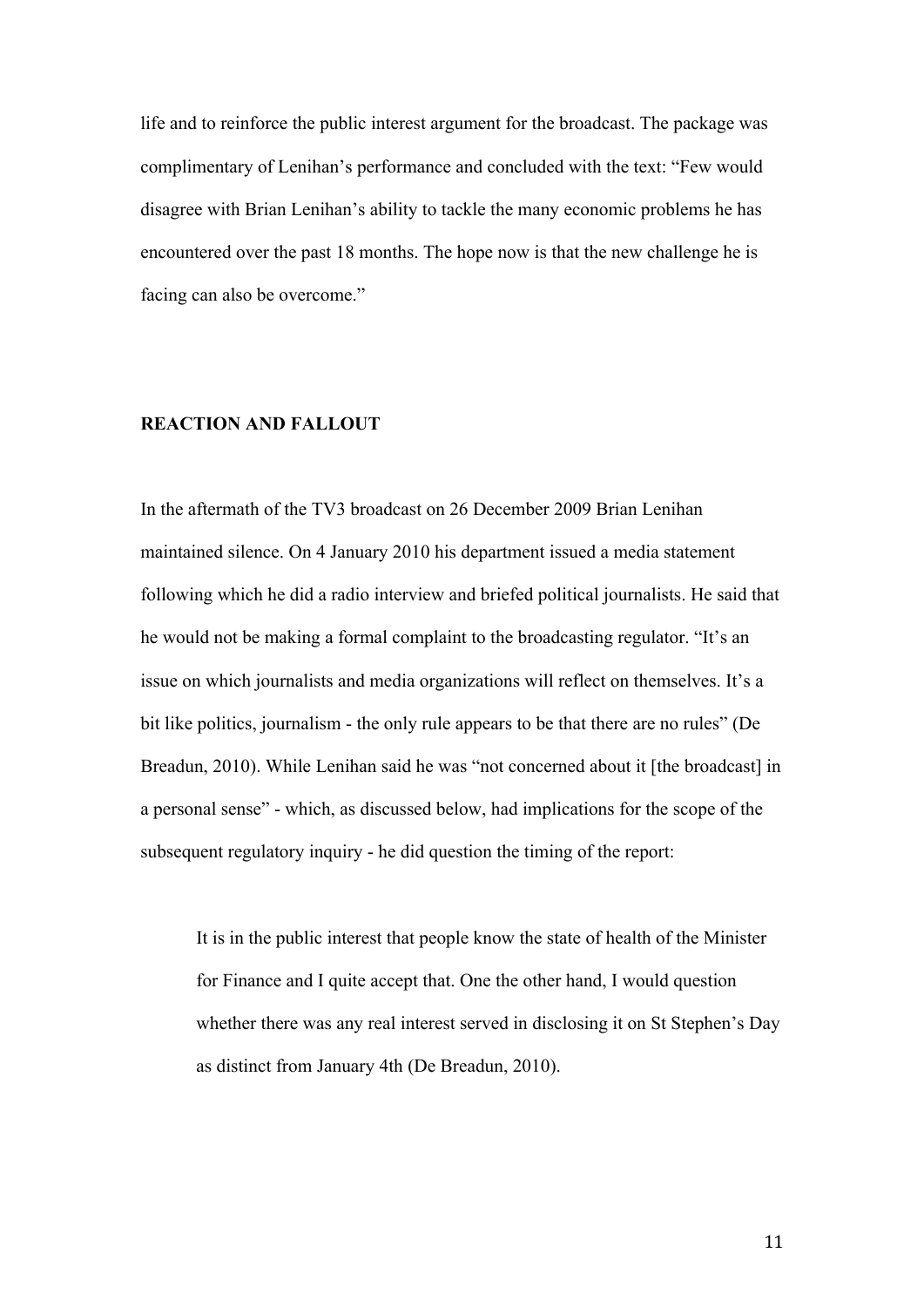The Minister's 400-word statement confirmed the TV3 story that in the week before Christmas 2009 he has had received a cancer diagnosis (Department of Finance, 2010). In the period between 26 December 2009 (the TV3 broadcast) and 4 January 2010 (the Minister's statement) there was significant public discussion about Lenihan's illness. The initial reaction was defined by universal sympathy for the Minister and considerable criticism of the broadcaster. It is the latter reaction that is of interest in this article.

TV3's main television competitor, the state-owned RTE, followed-up the initial report of Lenihan's illness later on 26 December 2009. RTE did not name the original source of the initial information or indicate that it had itself confirmed the accuracy of the medical information. "The Department of Finance has refused to comment on reports that Minister Brian Lenihan has been diagnosed with cancer and would be undergoing further tests" (RTE, 26 December 2009). The state-owned broadcaster quoted a Department of Finance spokesman who repeated the statement provided to TV3. The Government Press Secretary was also quoted as saying "any Minister's health affairs were a personal matter" (RTE, 26 December 2009). In a report the following day - 27 December 2009 - RTE repeated the refusal to comment while also now identifying TV3 as the source for the original story. The report also noted that, "government sources said the reports represented an unwarranted intrusion" (RTE, 27 December 2009). Interestingly, in initial newspaper reports following up the TV3 story the nature of source confirmation varied from attributing the information to its own "authoritative sources" in *The Sunday Times* on 27 December 2009 to a reference to the Minister's "suspected illness" in the *Irish Independent* on 28 December 2009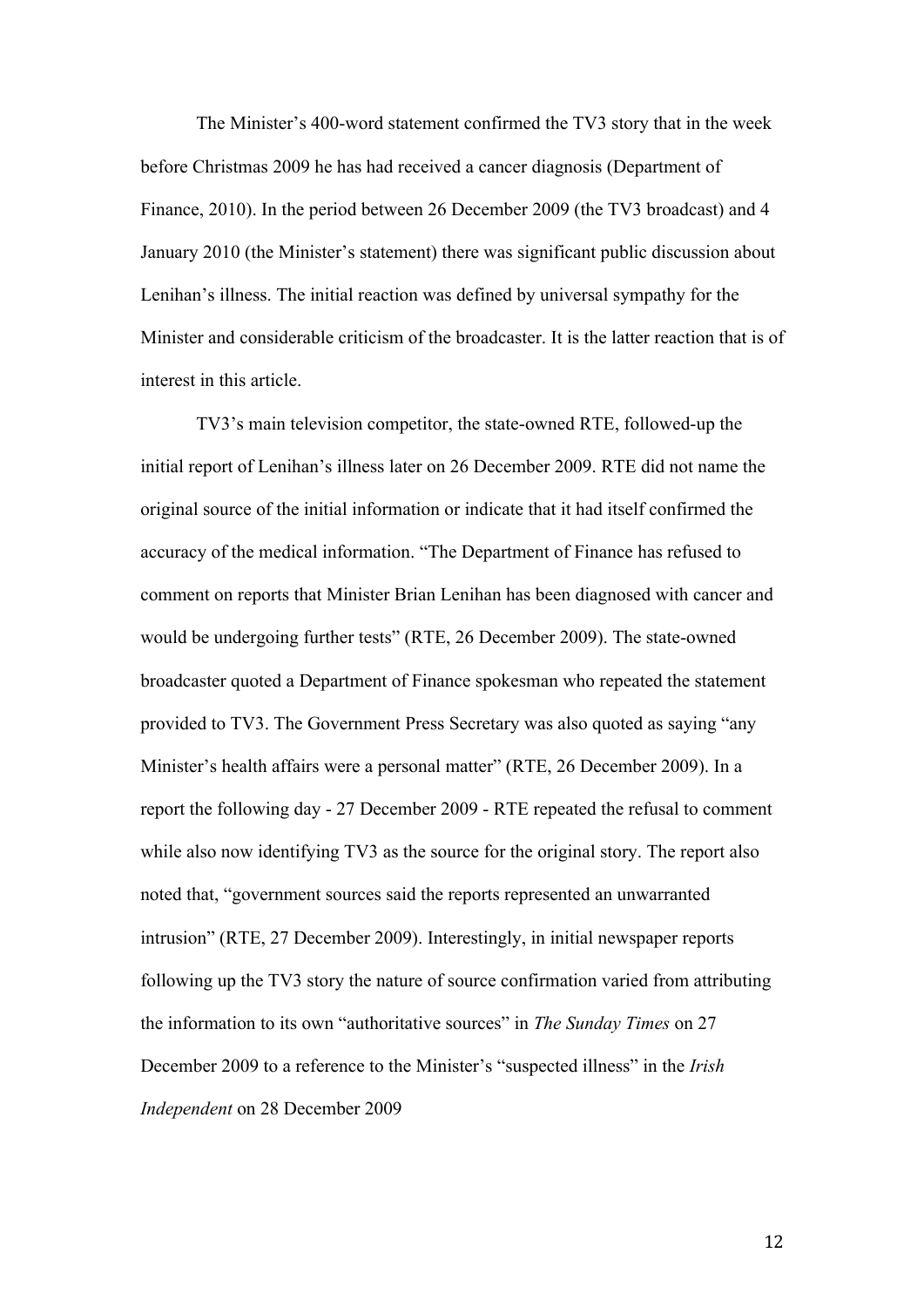There was limited on-the-record political reaction. Minister's Lenihan's constituency colleagues' from two opposition parties (Ireland has a multi-seat electoral system) issued brief statements. They criticised TV3 for "an appalling invasion of privacy" and coverage that was "absolutely inappropriate"(Quoted in Collins, 28 December 2009). The report was met with a barrage of commentator criticism ranging from "disgraceful" (McGurk, 2010) to "an insensitive invasion of a popular politician's privacy" (Foley, 2009). The broadcast was discussed in early January 2010 on TV3's nightly current affairs programme. The presenter - veteran journalist Vincent Browne disagreed with the approach taken by his employer: "I think the timing was wrong and it should have been delayed" (Anon, 2010). As well as hostility from other media organisations, TV3 received "hundreds of complaints from viewers" (Power, 2010). Many critical letters were published in the national newspapers where the focus was on privacy and the timing of the broadcast. In the words of one letter-writer: "The announcement of a private and personal situation by TV3… truly marks a watershed for the fourth estate in the country" (Higgins, 2009).

There were some supporting voices. Columnist Kevin Myers congratulated TV3 for "their courage and their sensitivity in breaking the dreadful news…" (Myers, 2010). He argued that it was a journalistic duty to report such a story - and that suppression of the truth should only considered in cases such as when the life of a kidnap victim was at stake or in matters of national security. Taking issue with political figures who had lambasted TV3 on privacy grounds, Myers noted: "he is a politician; we are in the media. We report on you. No minister is sick in 'private', and no-one is taking advantage of anyone" (Myers, 2010). These differing ethical perspectives highlight the universality of the issues in the Lenihan case and the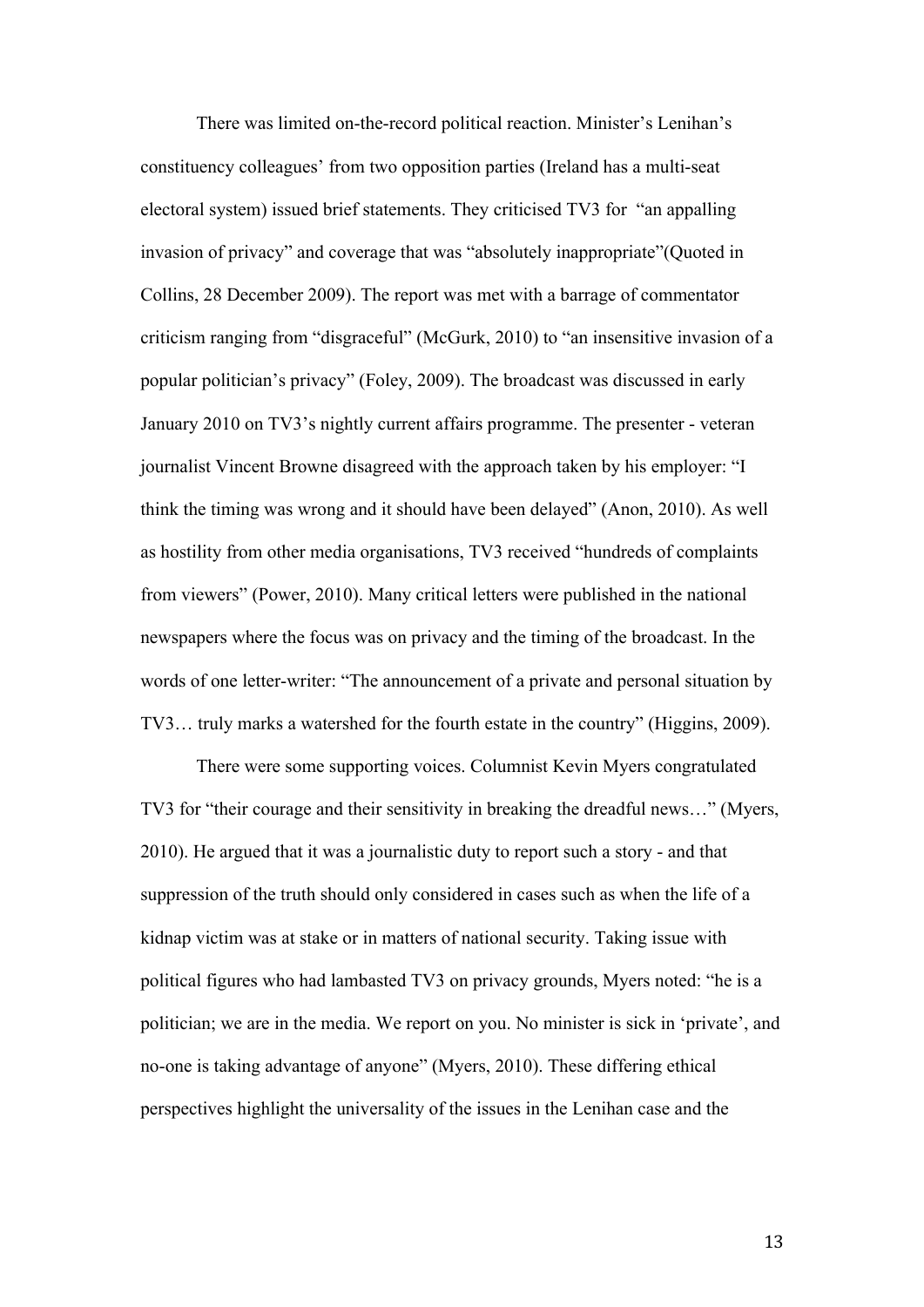conflicts that emerge for journalists in fulfilling their multiple roles including journalists as citizens and journalists as seekers of the truth (Harcup, 2002, 101).

The Compliance Committee of the Broadcasting Authority of Ireland (BAI) has a statutory role in adjudicating complaints against Irish broadcasters. In the Lenihan-TV3 case, the BAI received 88 written complaints, fourteen of which were considered by the Compliance Committee in the context of existing broadcasting legislation and a published code of standards. Section 48(1) of the Broadcasting Act, 2009 requires that news reports are fair to all interests concerned and are "presented in an objective and impartial manner" (Broadcasting Act, 2009). Section 3.5.2 of the BAI's Code of Programme Standards requires that: "factual programming shall not contain material that could reasonably be expected to cause undue distress or offence unless it is editorially justified and in the public interest" (Code of Programme Standards, 2007).

The complainants objected to the TV3 news broadcast broadly in terms of invasion of privacy, that is was inappropriate to report on health matters and the timing of the broadcast. The emphasis is similar to the situation in the United Kingdom with press complaints where privacy cases seem "to generate most public concern" (Frost, 2004, 101). Complaints labeled the broadcast "sensationalism at its worst and grossly unethical" (Ref. 37/10), "a brand of cheap and tacky journalism" (Ref. 46/10), and "not in the public interest" (Ref. 80/10). In its submission to the Compliance Committee, TV3 acknowledged that the news report had "caused genuine upset" and accepted that the timing was a "sensitive and contentious matter" (TV3, 2010). Nevertheless, the station considered the timing legitimate and noted that, while of a sensitive nature, it was not in a position to choose when news emerged. TV3 argued that its motivation " was entirely driven by its professional obligation to report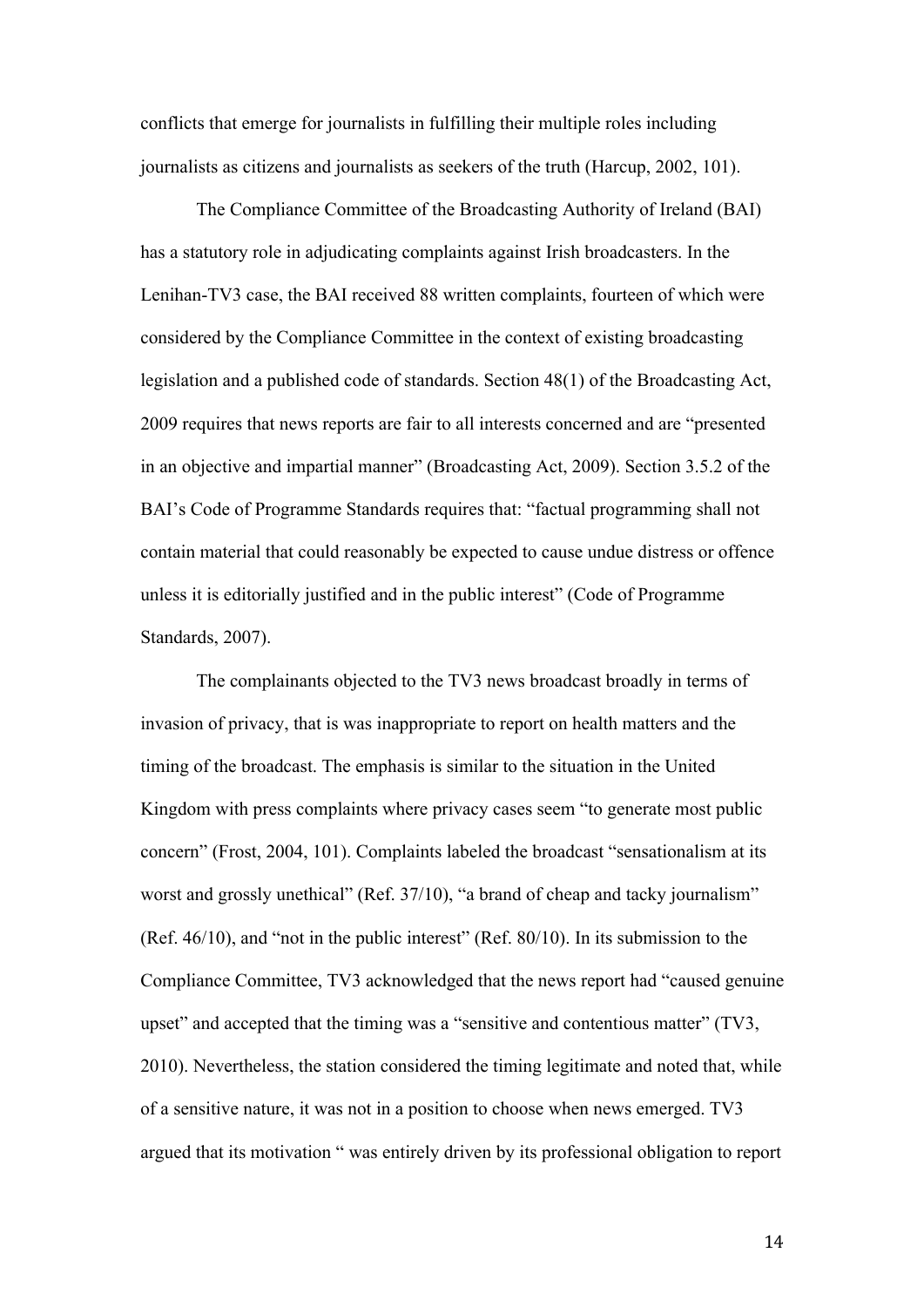the news as and when it happens, in an objective, impartial and fair manner as required by Statute and by TV3's license" (TV3, 2010).

The station argued that the report was a legitimate news story supported by two essential elements - firstly, that it was in the public interest and, secondly, that the story was professionally sourced. In terms of the public interest argument, TV3 reasserted its initial view that as Lenihan held the important public position as Minister for Finance at a time of national financial crises then "the diagnosis of a serious condition may relate to Minister's Lenihan's performance of his official duties as Minister for Finance either now or in the future" (TV3, 2010). TV3 said the story was "sourced without impropriety" and was based on a minimum of two sources independent of each other. The station asserted that it had only dealt with the appropriate channels in the Department of Finance. "There was no intrusion into the family life of personal background of the Minister and no filming of the Minister, his family or his home" (TV3, 2010). The station acknowledged that "journalism is an imperfect trade and TV3 accepts that others may reasonably have different views as to how the news should be presented" (TV3, 2010).

In its published judgement, the BAI's Compliance Committee found that the report was in the public interest; was factual and accurate; was fair, objective and impartial; and that the presentation style was professional and respectful of the Minister's role. The judgement acknowledged that some viewers may have disliked the news report and would have found it offensive but noted that, "such reaction in itself cannot determine whether the broadcast was not in compliance with the Codes" (BAI, 2010: 73). It accepted the "pivotal role" of the Minister for Finance in government and noted that, "given the current economic crisis, the significance of the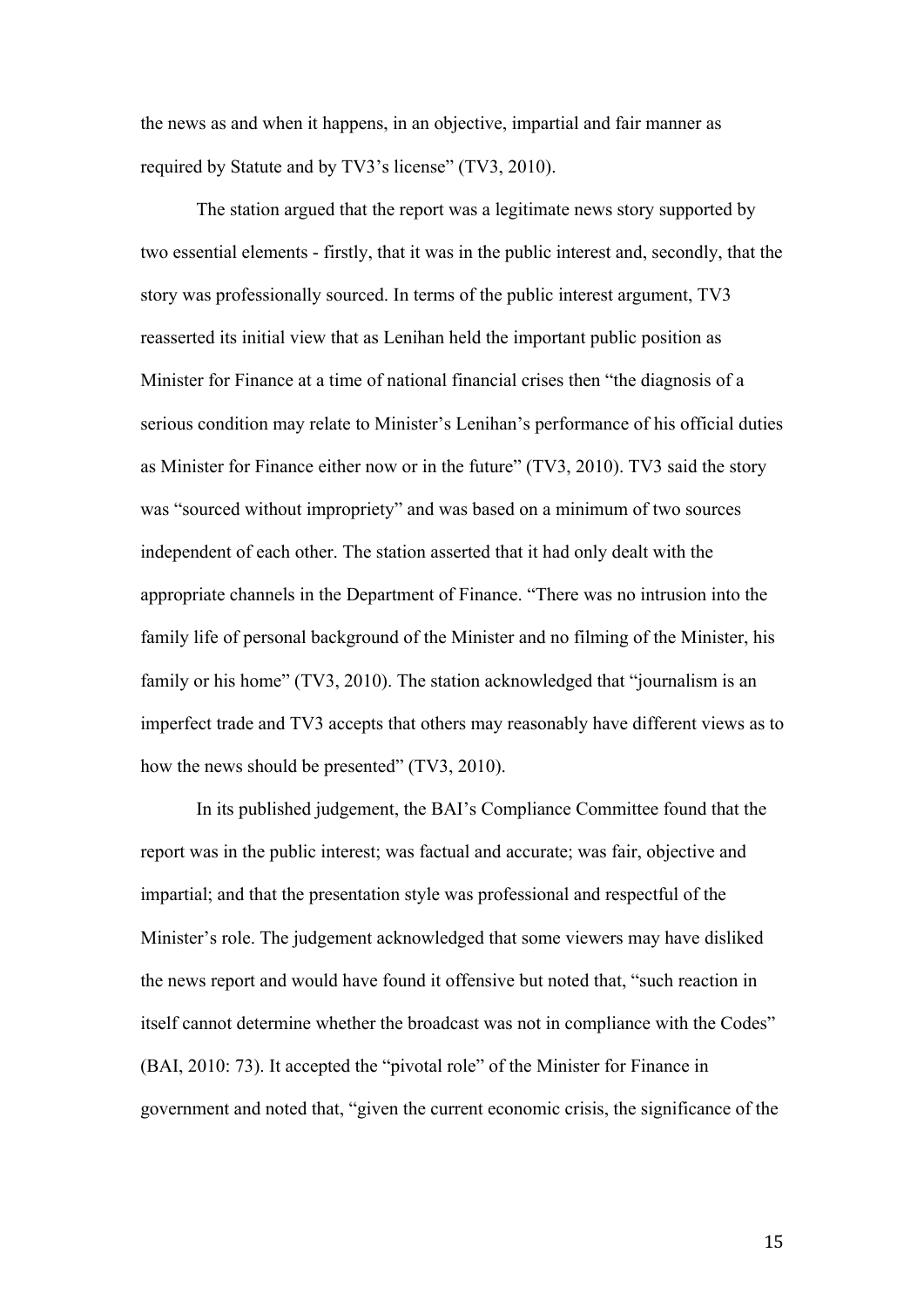role is furthered heightened" (BAI, 2010:75). In this context, the health of the holder of the office "was in the public interest" (BAI, 2010:75)

The Compliance Committee also considered whether the broadcast of the type of illness and discussion about the illness was editorially justified and in the public interest. The Committee acknowledged the views of complainants that the news in the TV3 report was shocking but concluded that report was in keeping with the legal and regulatory requirements in terms of editorial impartiality. The Committee also noted that the context of the TV3 report was, at all times, the political position of Minister Lenihan, and that he was offered a right-of-reply through his office. The Committee recorded that the Minister's health was in fact a matter of on-going news story in that he had been hospitalised before Christmas: "Therefore, the news story reported by TV3 was based on the developing facts of the actual illness of the Minister for Finance, and issue which was already in the public domain. It was an on-going news story" (BAI, 2010:75).

Two issues were not considered - first, whether the broadcast was an unwarranted invasion of privacy and second, the timing of the broadcast. The regulations governing the operation of the Compliance Committee mean that is only able to assess complaints of unwarranted invasion of an individual's privacy when they are made by the actual individual concerned, or by someone nominated by him/her. As such, the issue of privacy was not considered because neither Lenihan nor or his immediate family did not complained. The Compliance Committee noted that it had no power, nor should it have the power, to consider the timing of the broadcast in light of the editorial independence of the broadcaster and the right to freedom of expression. To have done so, the Committee asserted, would have take its remit into the realm of "editorialising" (BAI, 2010: 78). Interestingly, the Compliance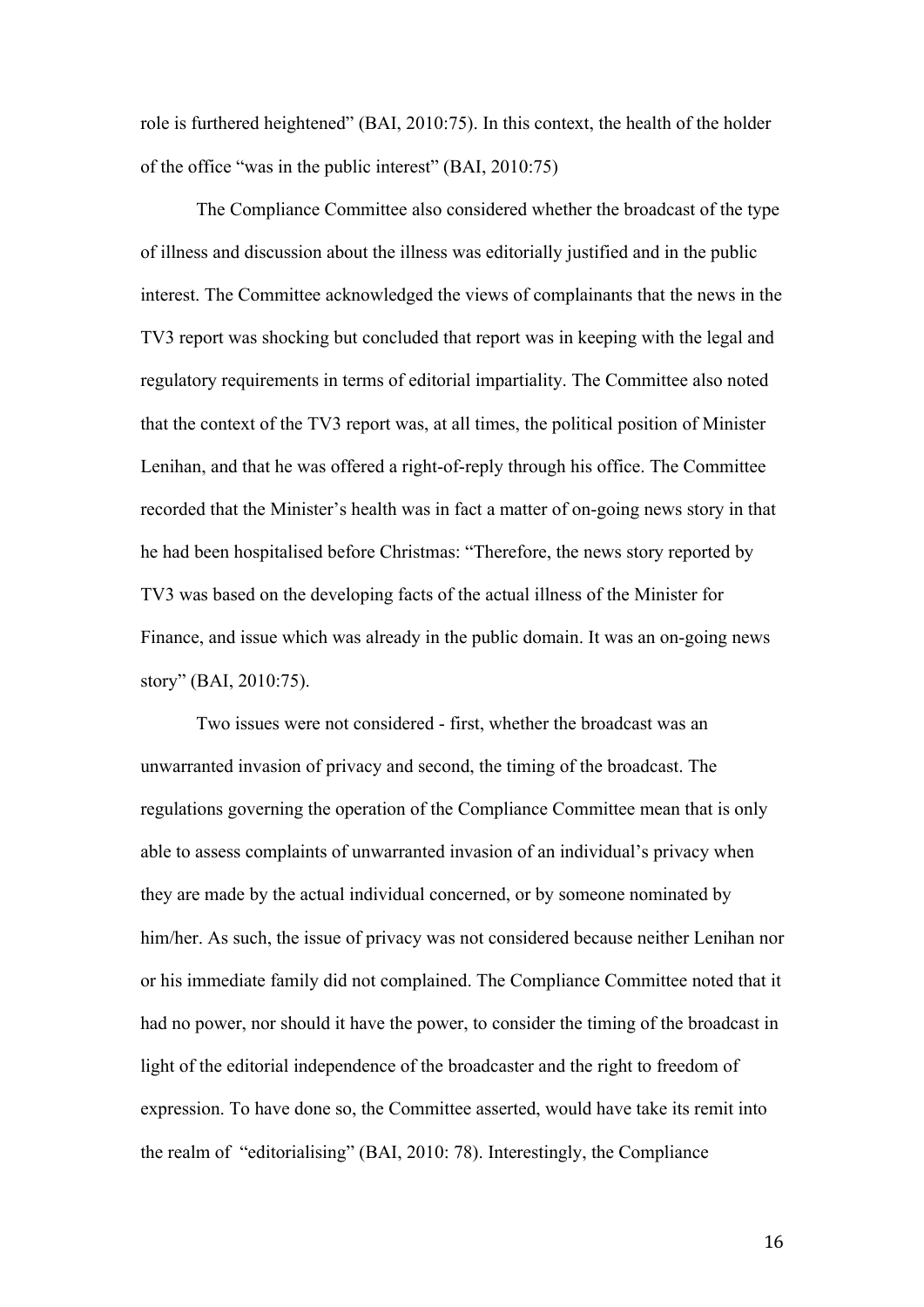Committee did acknowledge that there might have been specific circumstances in which it might have set aside considerations of editorial independence as well as the principle that broadcasters are free to determine the context of news reports. The personal impact of the broadcast's timing could have been considered if Lenihan, a member of his family or somebody nominated by them had complained but as "no such complaint was made and therefore, there is no other context or legislative basis for the Committee to consider the timing of the report in this instance" (BAI, 2010:77).

#### **CONCLUSION**

In the aftermath of the TV3 disclosure, one of Brian Lenihan's cabinet colleagues, Mary Hanafin, then the Minster for Tourism, Culture and Sport, asserted that, "Even public people are entitled to their privacy and are entitled to be sick in private" (McKittrick, 2010). The former point is certainly true - individuals do not surrender all aspects of their private lives on becoming public figures or elected representatives. Most reasonable media organizations would support the view that private lives should remain private unless public trust is broken or when private actions conflict with public positions. But Hanafin's latter point - privacy over medical matters - is more nuanced in the case of politicians who in this specific case of disclosure are a separate category of public person. This distinction is made because value is placed on having informed citizens and knowing that those acting on behalf of those same citizens are actually capable of doing the job. The hostility heaped upon TV3 in Ireland was not just driven by the timing of the Lenihan broadcast but more specifically a belief in separating the private sphere of public figures from the public domain. This issue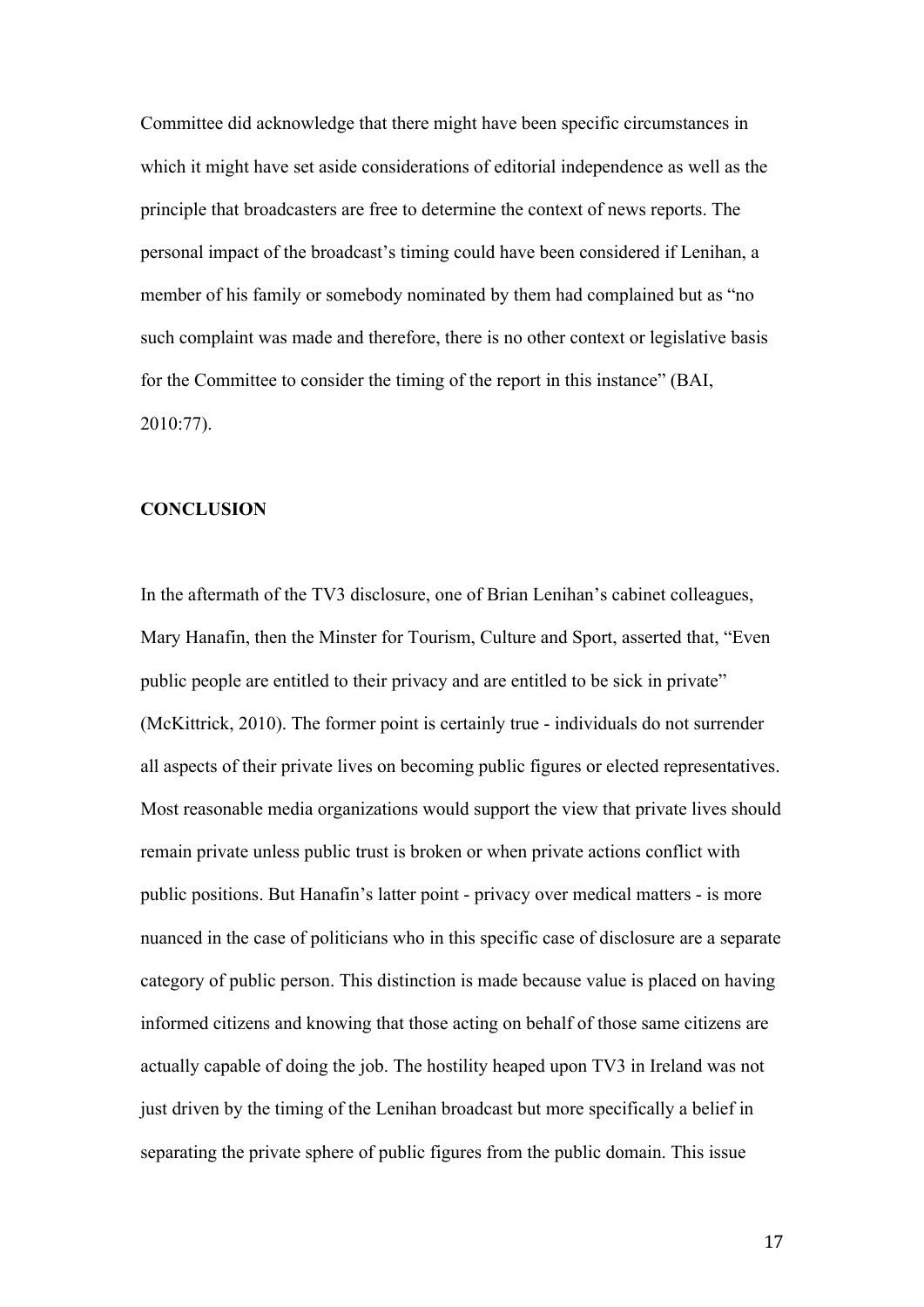features in international debates about what is understood by entitlements to privacy of public figures. An individual's right to privacy sits alongside the right to freedom of expression and the sovereign citizen's right to know about matters of public interest and importance. They are often competing interests - and the rights involved have to be balanced. So then at what point does illness require disclosure? In none of the national cases mentioned previously - or in the detailed case study presented from Ireland - would regulatory rules or ethical codes offer adequate guidance. The balance must lie with the politician and an acceptance that in such cases public interest negates privacy considerations. In addressing Hanafin's assertion - yes, politicians have a right to be sick in private but politicians by nature of their role and wider responsibilities to citizens lose the right to withhold disclosure of their medical condition.

#### **REFERENCES**

Anon. (2009). 'Hospitalised: Lenihan undergoes treatment.' *The Irish Times*, 17 December.

Anon. (2010). 'Browne: TV3 got it wrong.' *The Sun*. 9 January.

Bardon, S. (2009). 'Bertie Blasts TV3 on Brian Cancer.' *The Irish Mirror*. 29 December.

Branswell, H. (2012). Jack Layton's death still a mystery to most Canadians one year after.

http://www.vancouversun.com/health/Jack+Layton+death+still+mystery+most+Cana dians/7123991/story.html (accessed 26 August 2012).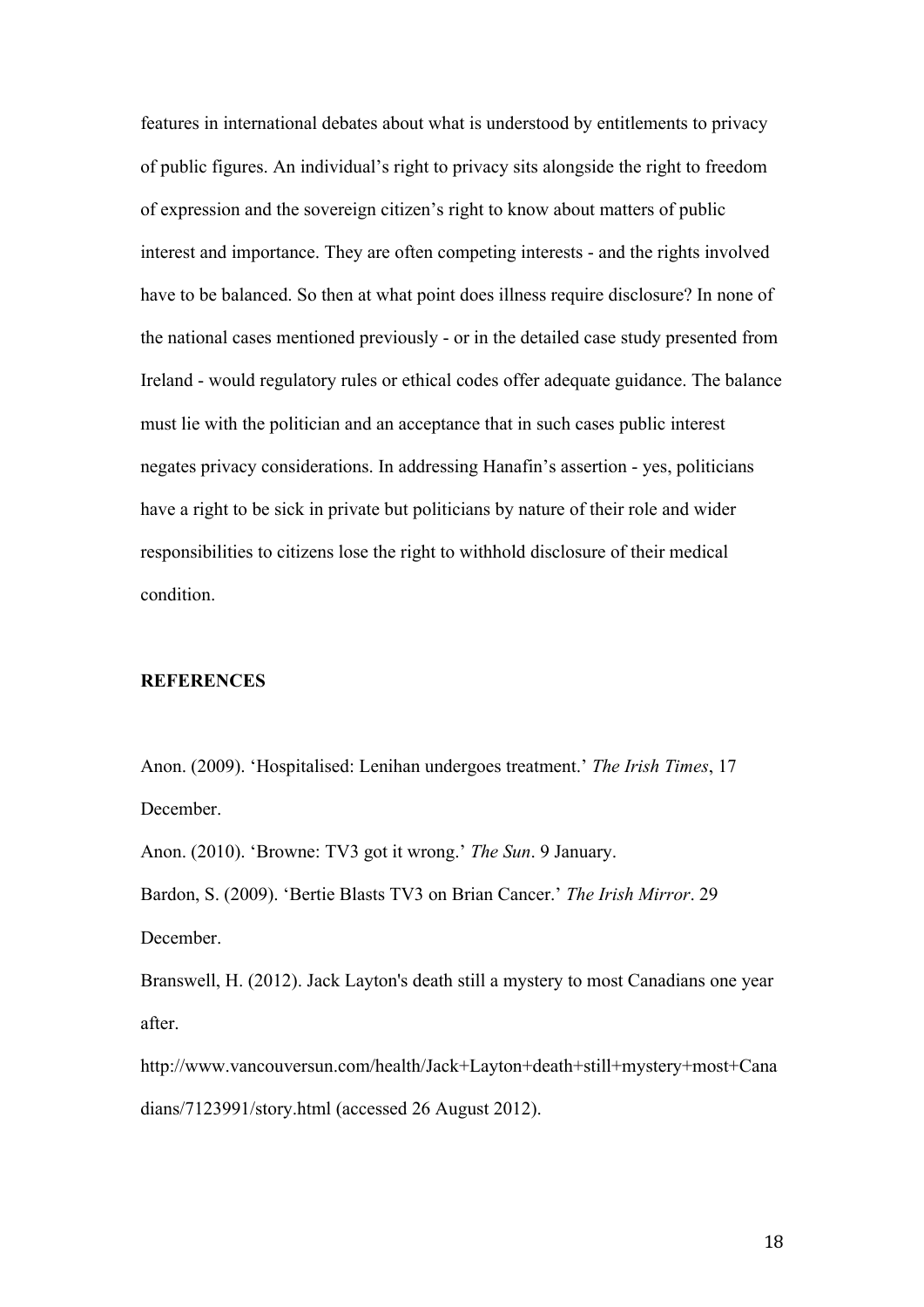De Breadun, D. (2010). 'I would be he first to recognise' if I was unfit to continue.' *The Irish Times*, 5 January 2010.

Broadcasting Committee of Ireland. (2010). *Compliance Committee: Broadcasting Complaints Decisions*. Dublin: BAI.

See http://www.bai.ie/pdfs/20100322 MarDecisions AOB.pdf (accessed 20 July 2011)

Carsweld, S. (2010). 'The ultimate social networker.' *The Irish Times*, Weekend. 30 January.

Clarke, L. (2010). 'Silence isn't healthy for sick politicians.' *The Sunday Times*, 3 January.

Collins, S. (2009). 'Brian Lenihan to make public statement on illness in the New Year.' *The Irish Times*, 28 December.

Crown, J. (2010). 'The story behind Brian Lenihan, TV3 and me.' www.johncrown.ie (accessed 22 August 2011)

Daily Beast, (2011). 'The President's Periodic Physical Exam,' 31 October. See http://www.thedailybeast.com/articles/2011/10/31/obama-deemed-in-excellenthealth-after-latest-physical-exam.html (accessed 9 July 2012).

Foley, M. (2009). 'Lenihan broadcast could lead to privacy law rethink." *The Irish Times*, 30 December.

Frost, C. (2004). 'The Press Complaints Commission: a study of ten years of adjudications on press complaints.' *Journalism Studies*, 5:1, 101-114.

Gettleman, J. (2012). Meles Zenawi, Prime Minister of Ethiopia, Dies at 57, *New* 

*York Times*, 21 August. http://www.nytimes.com/2012/08/22/world/africa/meles-

zenawi-ethiopian-leader-dies-at-57.html (accessed 26 August 2012).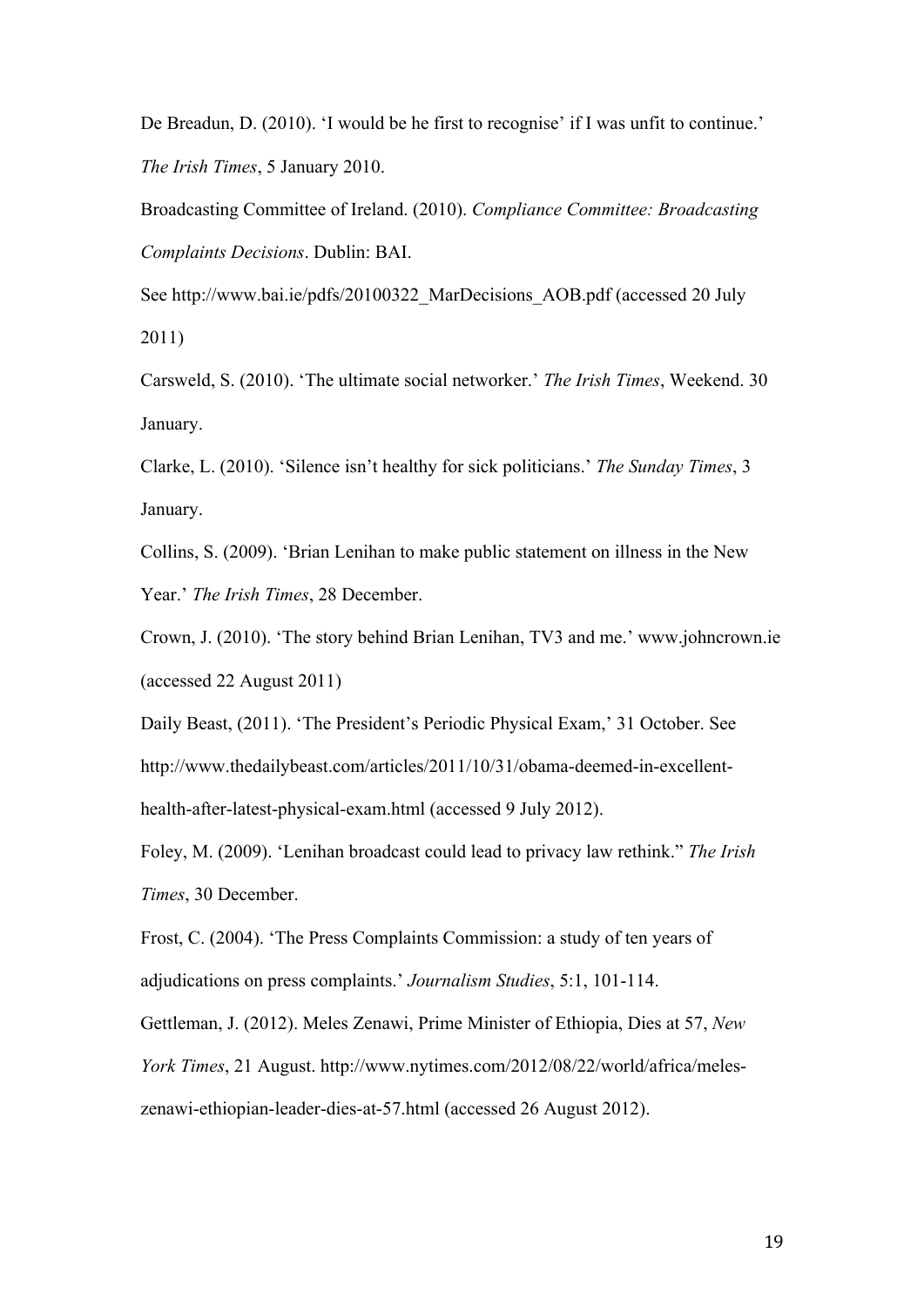Harcup, T. (2002). 'Journalists and Ethics: the quest for a collective voice.' *Journalism Studies*, 3:1, 101-114.

Hennessy, P. (2000). *The Prime Minister: The Office and its Holder Since 1945*. London: Allen Lane.

Higgins, G. (2009). 'Reporting on Brian Lenihan's illness.' *The Irish Times*, 29 December. Health Matters. *Woodrow Wilson (1913-1921) The Disabled Presidency*, http://www.healthmedialab.com/html/president/wilson.html (accessed 9 July 2012). Historic Films Archive. *Eisenhower has a heart attach 1955*.

http://www.youtube.com/watch?v=QOagJYGruUA (accessed 9 July 2012).

Jagannathan, R. (2011). Sonia Gandhi's health can't be a state secret. It's not about privacy. *First Post*. 5 August 2011. www.firstpost.com/politics/sonia- gandhis-healthcant-be-a-state-secret-its-not-about-privacy-54738.html. (accessed 30 August 2011) Keorapetse, D. (2011). 'Do politicians have a right to health privacy? *The Botswana Gazette*. 16 February.

www.gazettebw.com/index.php?option=com\_content&view=article&id=8758:dopoliticians-have-a-right-to-health-privacy&catid=15:editorial&itemid=2 (accessed 30 August 2011).

Knowlton, S. and Parsons, P. (ed.). 1994. *The Journalist's Moral Compass Basic*  Lasby, C. (1997). *Eisenhower's Heart Attack How Ike Beat Heart Disease and Held on to the Presidency*, Kansas: University Press.

Leahy, P. (2010). 'Still on thin ice.' Sunday Business Post. 10 January.

McConnell, D. (2009). 'Taxpayer foots €10m pay bill for special advisors.' *Sunday Independent*, 20 December.

McGurk, T. (2010). 'Irish media showed no respect for a politician's privacy.' *Sunday Business Post*. 3 January 2010.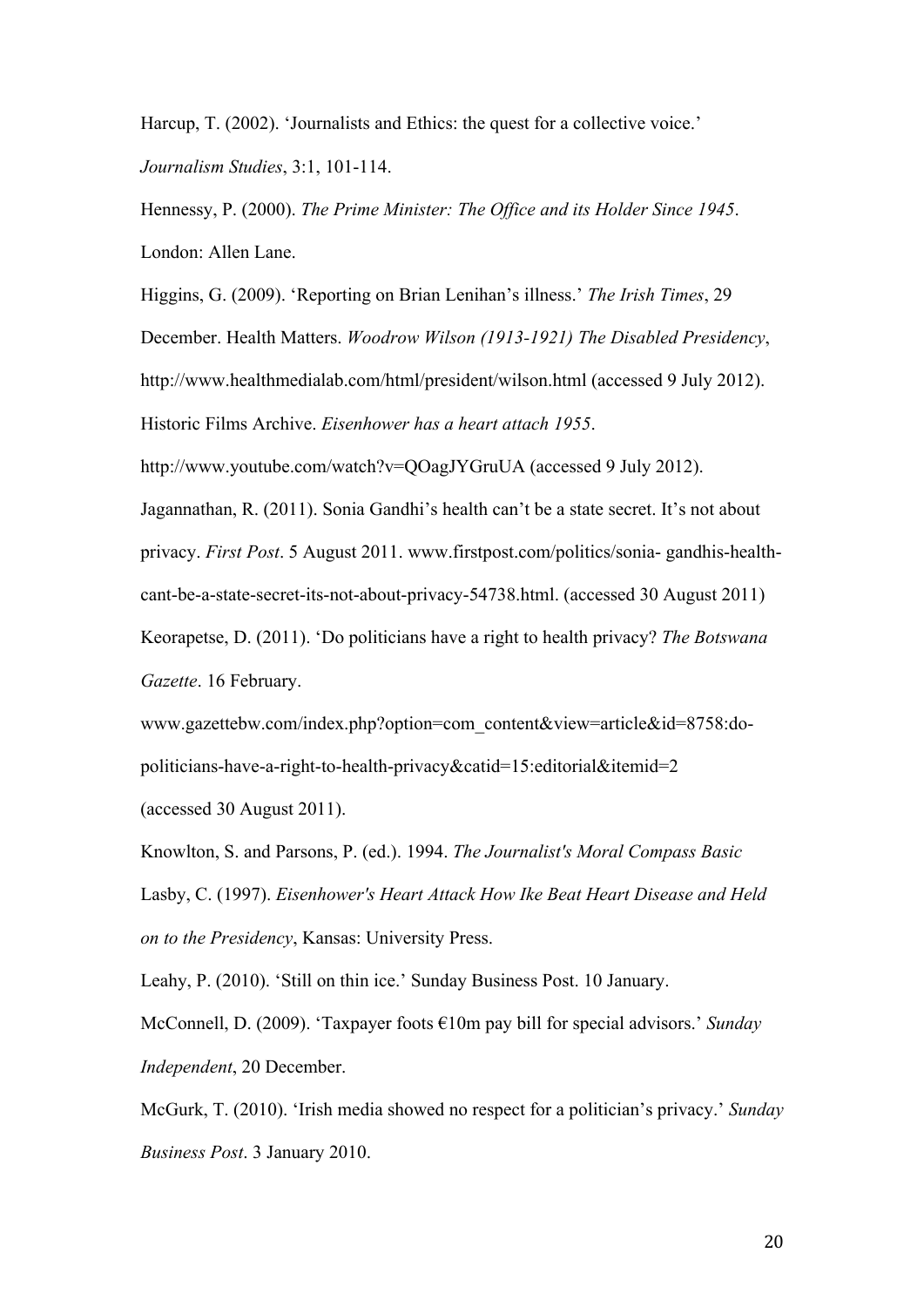Milton Cooper, J. (2007) *A President's Illness Kept Under Wraps: Woodrow Wilson's Deteriorating Health Detailed in Doctor's*, http://www.woodrowwilson.org/apresidents-illness-kept-under-wraps (accessed 9 July 2012).

Mulvany, P. (2010). ''Reporting on Brian Lenihan's illness.' *The Irish Times*, 2 January.

McKittrick, D. (2010). ' Shock as TV report reveals that Irish Minister has cancer.' *Independent* (London). 1 January.

http://www.independent.co.uk/news/world/europe/shock-as-tv-report-reveals-irishminister-has-cancer-1854766.html (assessed 29 July 2011).

Myers, K. (2010). 'The abyss beckons after ignorant hysterical lynching of TV3.' *Irish Independent*, 5 January.

Oireachtas, (2010). Parliamentary debate, 7 December. See

http://debates.oireachtas.ie/dail/2010/12/07/00008.asp (accessed 29 July 2011)

Power, B. (2010). 'Beware celebrities who tell us more than we need to know.' *The Sunday Times*, 10 January.

Price, L. (2010). *Where Power Lies: Prime Ministers v the Media*. London: Simon and Shuster.

Rafter, K. (2011). *The Road to Power: How Fine Gael Won in 2011*. Dublin: New Island.

RTE, (2009). 'Lenihan report an "unwarranted intrusion'." 27 December. See http://www.rte.ie/news/2009/1227/lenihanb.html (accessed 20 July 2011).

Sanders, K. (2008). *Ethics & Journalism*. London: Sage.

Sheehan, F. and Smyth, S. (2009). 'Lenihan goes under the knife as Dail wields axe on public pay.' *Irish Independent*, 17 December.